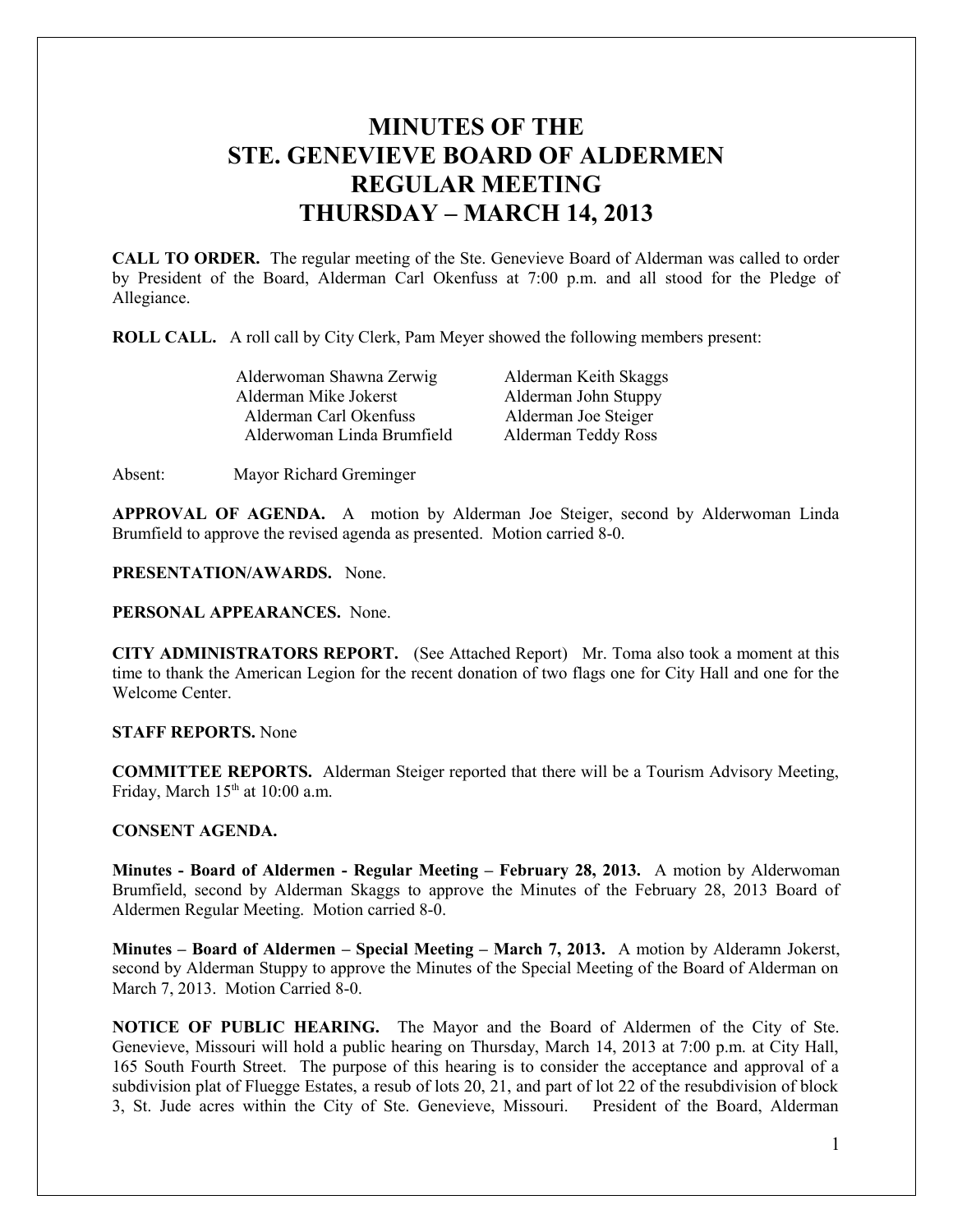Okenfuss opened the public hearing at 7:12 p.m. At this time, Brenda Schloss, Planning & Zoning Administrator briefed the board on the purposed of the hearing. With no further comments or questions the public hearing was closed at 7:14 p.m.

**RESOLUTION NO. 2013- 15. A RESOLUTION OF THE CITY OF STE. GENEVIEVE, MISSOURI AUTHORIZING THE MAYOR TO EXECUTE A PROPERTY MAINTENANCE AGREEMENT WITH DORAL T. PARMER.** A motion by Alderman Steiger, second by Alderman Stuppy to approve Resolution 2013-15. Motion carried 8-0.

# **OLD BUSINESS**

**BILL NO. 3910. AN ORDINANCE OF THE CITY OF STE. GENEVIEVE, MISSOURI AUTHORIZING THE MAYOR TO ENTER INTO AN AGREEMENT BETWEEN THE CITY OF STE. GENEVIEVE AND THE STE. GENEVIEVE MUNICIPAL BAND. 2nd READING.** A motion by Alderwoman Brumfield, second by Alderman Stuppy, Bill No. 3910 was placed on its second and final reading, read by title only, considered and passed as amended by a roll call vote as follows: Ayes: Alderwoman Zerwig, Alderman Skaggs, Alderman Stuppy, Alderman Jokerst, Alderman Steiger, Alderman Okenfuss, Alderwoman Brumfield and Alderman Ross. Nays: None Motion carried 8-0. Thereupon Bill No. 3910 was declared Ordinance No. 3848 signed by the Mayor and attested by the City Clerk.

#### **NEW BUSINESS.**

**BILL NO. 3911. AN ORDINANCE OF THE CITY OF STE. GENEVIEVE, MISSOURI AUTHORIZING THE MAYOR TO ENTER INTO A THREE YEAR SERVICE AGREEMENT WITH BIG RIVER TELEPHONE COMPANY FOR TELEPHONE SERVICES. 1ST READING.** A motion by Alderman Steiger, second by Alderman Skaggs, Bill No. 3911 was placed on its first reading, read by title only, considered and passed with an 8-0 vote of the Board of Aldermen.

**BILL NO. 3912. AN ORDINANCE OF THE CITY OF STE. GENEVIEVE, MISSOURI AUTHORIZING THE MAYOR TO ENTER INTO A THIRD PARTY CONTRACT WITH THE MISSOURI DEPARTMENT OF NATURAL RESOURCES, STATE HISTORIC PRESERVATION OFFICE AND JOHN LEEKE FOR A WINDOW RESTORATION AND MAINTENANCE WORKSHOP.** 1<sup>st</sup> **READING.** A motion by Alderman Steiger, second by Alderwoman Zerwig, Bill No. 3912 was placed on its first reading, read by title only, considered and passed with a 8-0 vote of the Board of Aldermen. A motion by Alderman Jokerst, second by Alderman Steiger to proceed with the second and final reading of Bill No. 3912. Motion carried 8-0. A motion by Alderman Steiger , second by Alderwoman Zerwig, Bill No. 3912 was placed on its second and final reading, read by title only, considered and passed by a roll call vote as follows: Ayes: Alderwoman Brumfield, Alderwoman Zerwig, Alderman Steiger, Alderman Stuppy, Alderman Skaggs, Alderman Jokerst, Alderman Okenfuss, and Alderman Ross. Nays: None Motion carried 8-0. Thereupon Bill No. 3912 was declared Ordinance No. 3849 signed by the Mayor and attested by the City Clerk.

**BILL NO. 3913. AN ORDINANCE ACCEPTING AND APPROVING THE SUBDIVISION PLAT OF FLUEGGE ESTATES, A RESUB OF LOTS 20, 21, AND PART OF LOT 22 OF THE RESUBDIVISION OF BLOCK 3, ST. JUDE ACRES WITHIN THE CITY OF STE. GENEVIEVE,**